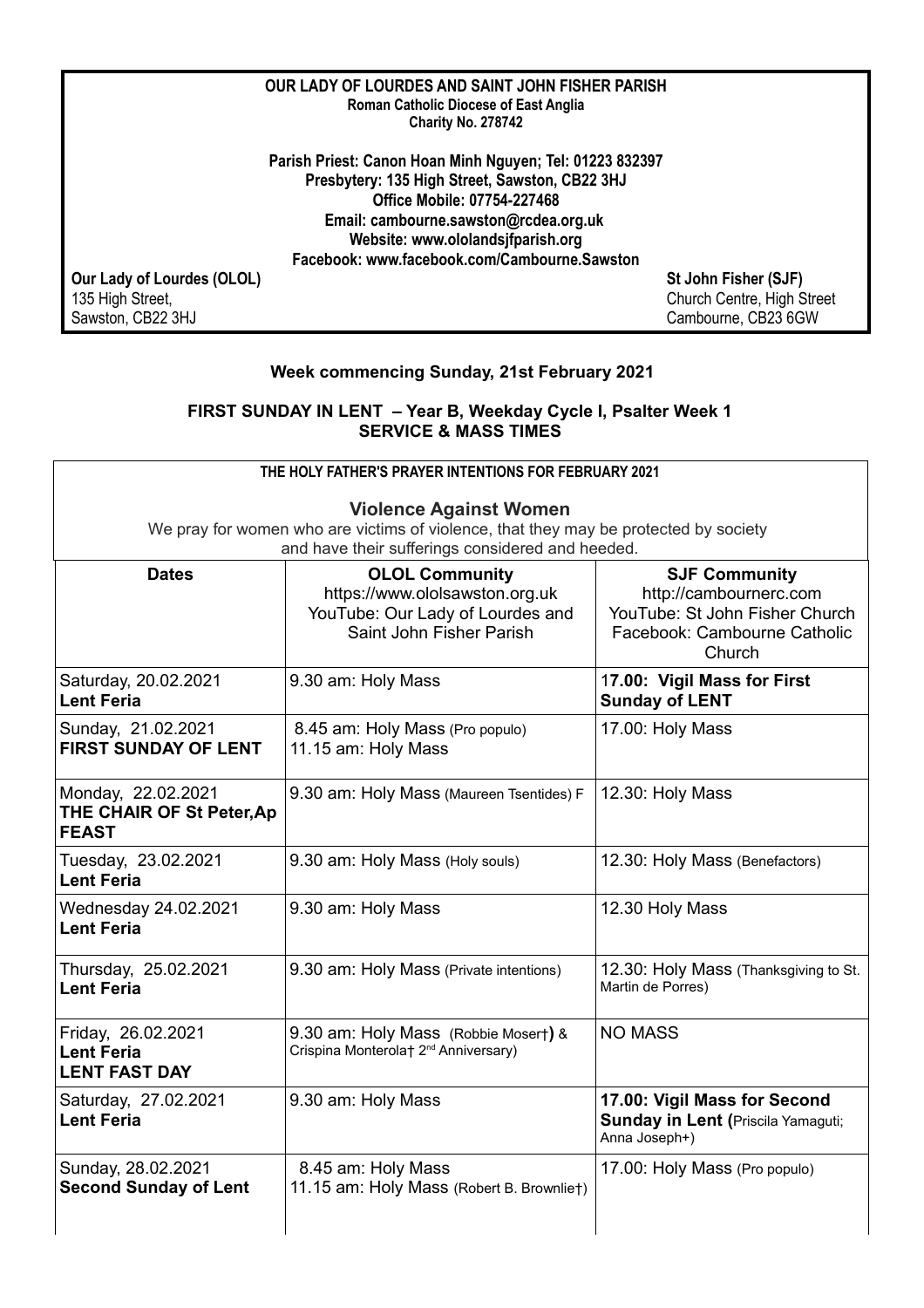**ENTRANCE ANTIPHON:** (Cf. Ps 90:15-16) When he calls on me, I will answer him; I will deliver him and give him glory, I will grant him length of days.

# **PENITENTIAL RITE**

Priest: Have mercy on us, O Lord. All: For we have sinned against you. Priest: Show us, O Lord your mercy. All:And grant us your salvation.

# **LITURGY OF THE WORD**

**First Reading:** book of Genesis (9:8-15) *God"s covenant with Noah after he had saved him from the waters of the flood.*

God spoke to Noah and his sons, 'See, I establish my Covenant with you, and with your descendants after you; also with every living creature to be found with you, birds, cattle and every wild beast with you: everything that came out of the ark, everything that lives on the earth. I establish my Covenant with you: no thing of flesh shall be swept away again by the waters of the flood. There shall be no flood to destroy the earth again.'

God said, 'Here is the sign of the Covenant I make between myself and you and every living creature with you for all generations: I set my bow in the clouds and it shall be a sign of the Covenant between me and the earth. When I gather the clouds over the earth and the bow appears in the clouds, I will recall the Covenant between myself and you and every living creature of every kind. And so the waters shall never again become a flood to destroy all things of flesh.'

# **Responsorial Psalm:** (Ps 24:4-9. R. Cf. v.10)

# **R. Your ways, Lord, are faithfulness and love for those who keep your covenant.**

Lord, make me know your ways. Lord, teach me your paths. Make me walk in your truth, and teach me: for you are God my saviour. **R**

Remember your mercy, Lord, and the love you have shown from of old. In your love remember me, because of your goodness, O Lord. **R**

The Lord is good and upright. He shows the path to those who stray,

He guides the humble in the right path, He teaches his way to the poor. **R**

#### **R. Your ways, Lord, are faithfulness and love for those who keep your covenant.**

#### **Second Reading:** 1 Peter (3:18-22) *That water is a type of the baptism which saves you now.*

Christ himself, innocent though he was, died once for sins, died for the guilty, to lead us to God. In the body he was put to death, in the spirit he was raised to life, and, in the spirit, he went to preach to the spirits in prison. Now it was long ago, when Noah was still building that ark which saved only a small group of eight people 'by water', and when God was still waiting patiently, that these spirits refused to believe. That water is a type of the baptism which saves you now, and which is not the washing off of physical dirt but a pledge made to God from a good conscience, through the resurrection of Jesus Christ, who has entered heaven and is at God's right hand, now that he has made the angels and Dominations and Powers his subjects.

# **Gospel Acclamation:** (Mt 4:4)

# **R. Praise to you, O Christ, king of eternal glory!**

Man does not live on bread alone, but on every word that comes from the mouth of God

# **R. Praise to you, O Christ, king of eternal glory!**

**Gospel:** Mark(1:12-15) *Jesus was tempted by Satan, and the angels looked after him.*

The Spirit drove Jesus out into the wilderness and he remained there for forty days, and was tempted by Satan. He was with the wild beasts, and the angels looked after him.

After John had been arrested, Jesus went into Galilee. There he proclaimed the Good News from God. 'The time has come' he said 'and the kingdom of God is close at hand. Repent, and believe the Good News.'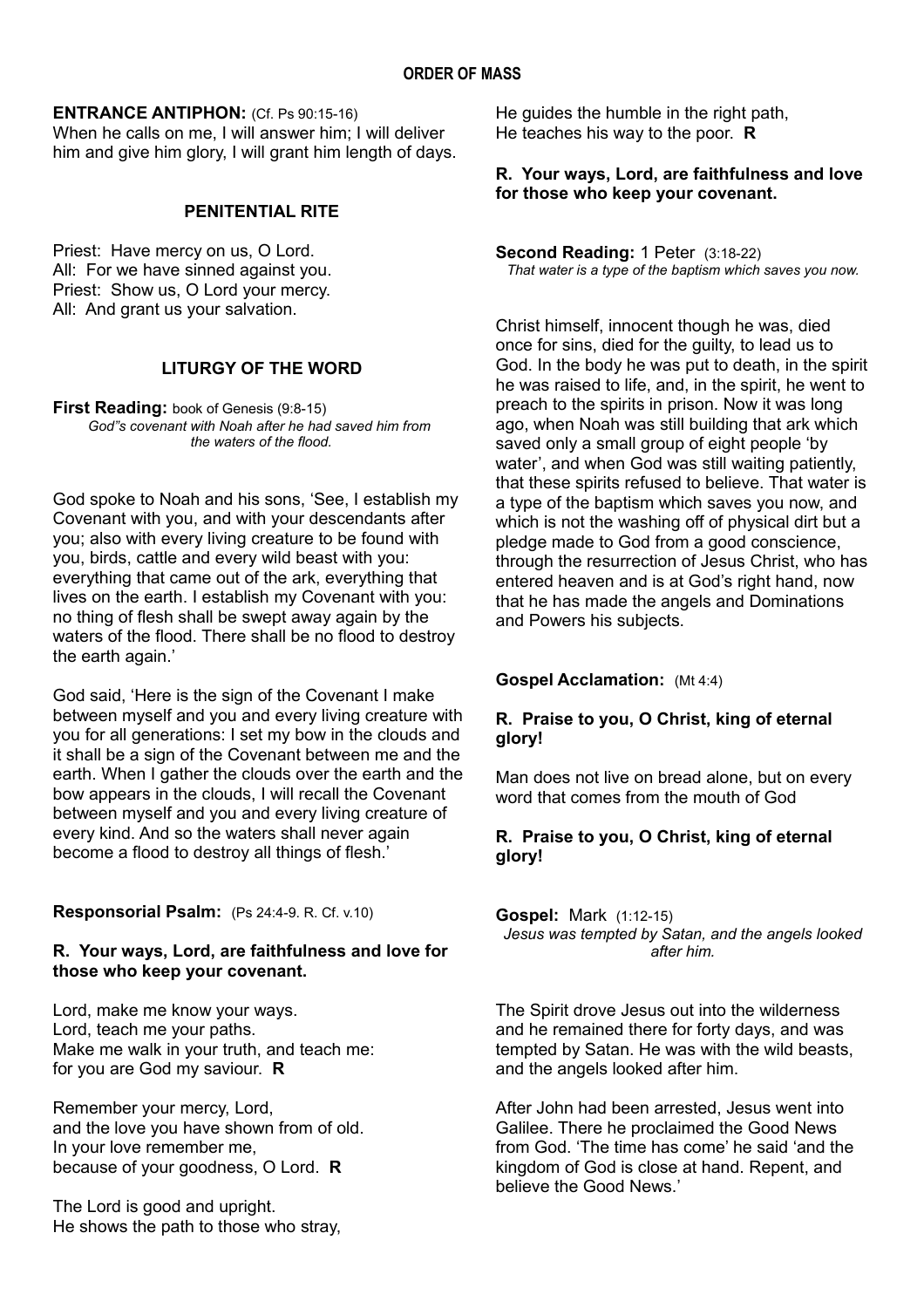# **The Apostles' Creed**

I believe in God, the Father almighty Creator of heaven and earth, and in Jesus Christ, his only Son, our Lord, who was conceived by the Holy Spirit, born of the Virgin Mary, suffered under Pontius Pilate, was crucified, died and was buried; he descended into hell on the third day he rose again from the dead; he ascended into heaven,, and is seated at the right hand of God the Father Almighty; from there he will come to judge the living and the dead.

I believe in the Holy Spirit, the holy catholic church, the communion of saints, the forgiveness of sins, the resurrection of the body, and life everlasting. Amen.

**Communion Antiphon** (Mt 4:4)

**One does not live by bread alone, but by every word that comes forth from the mouth of God.**

# **SPIRITUAL COMMUNION**

My Jesus, I believe that you are present in the Holy Sacrament of the altar. I love you above all things and I passionately desire to receive you into my soul. Since I cannot now receive you sacramentally, come spiritually into my soul so that I may unite myself wholly to you now and forever. Amen.

# **PRAYER FOR THE ELECTION OF A BISHOP**

O God, Eternal Shepherd who govern your flock with unfailing care grant in your boundless fatherly love a pastor for your Church who will please you by his holiness and to us show watchful care. Through our Lord Jesus Christ your Son, who lives and reigns with you in the unity of the Holy Spirit, God, for ever and ever. Amen.

#### **NOTICES**

*In Memoriam:* All who have gone before us, especially those whose anniversaries occur around this week: David Williams, John Arnold, David Boot, Wilfred Vincent Rice, Bernard Ward, Pamela Hamilton, and Muriel Jarvis.

**Prayers & Condolences:** to the family members of Keith Docherty. He passed away on 5-2-2021, and his funeral will take place at OLOL on Friday 26-2-2021.

#### **THE TRIDUUM & EASTER MASS TIMES**

#### **OLOL**

| <b>HOLY THURSDAY: 1.4.2021</b> | 20.00 hr |
|--------------------------------|----------|
| <b>GOOD FRIDAY: 2.4.2021</b>   | 15.00 hr |
| <b>EASTER VIGIL: 3.4.2021</b>  | 21.00 hr |
| <b>EASTER SUNDAY: 4.4.2021</b> | 10.00 hr |
|                                | 11.30 hr |

**SJF**

| <b>HOLY THURSDAY: 1.4.2021</b> | 18.00 hr            |
|--------------------------------|---------------------|
| <b>GOOD FRIDAY: 2.4.2021</b>   | 17.00 hr            |
| <b>EASTER VIGIL: 3.4.2021</b>  | 18.30 hr            |
| <b>EASTER SUNDAY: 4.4.2021</b> | 08.00 <sub>hr</sub> |
|                                | 17.00 hr            |

**+ SUNDAY COLLECTIONS:** In the current circumstances it is no longer practical to take a cash collection each week. If you wish to give an offering, please give by standing order or make a bank transfer. If this is impossible for you, we will accept cash or cheque placed in an envelope. Your help would be greatly appreciated. Thank you very much for your generosity. Last week you gave:

**- OLOL:** Standing Orders: £822; Offertory £81(cash), Mass Stipends: £80 cash, £70 (online); Donation: £200, £ 107 (online); Stole fees: £199, Missio: £17 cash.

**- SJF:** Standing Orders: £351; Collection: £400 cash; Donations: £100 (online); Mass stipends: £20 (cash); Church rent: £220; Baptism: £100; Second Collection: £400; Missio: £285.

**- CAMBOURNE:** Cheques payable to **SJF CHURCH**. Bank transfer details: Barclays Bank UK Plc., Sort code: 20-17-20, Account number 33031454.

**- SAWSTON:** Cheques payable to **OLOL & SJF PARISH**. Bank transfer details: Barclays Bank UK Plc., Sort code: 20-17-20, Account number 03187187. Please note that although this is named as a parish account it is in fact the Sawston account.

**+ Please contact the Parish Office by 12 Noon on Tuesday 23-02-2021 if you would like your intentions for yourselves, or for your loved ones - living or deceased - to be included in our prayers and Mass this coming week.**